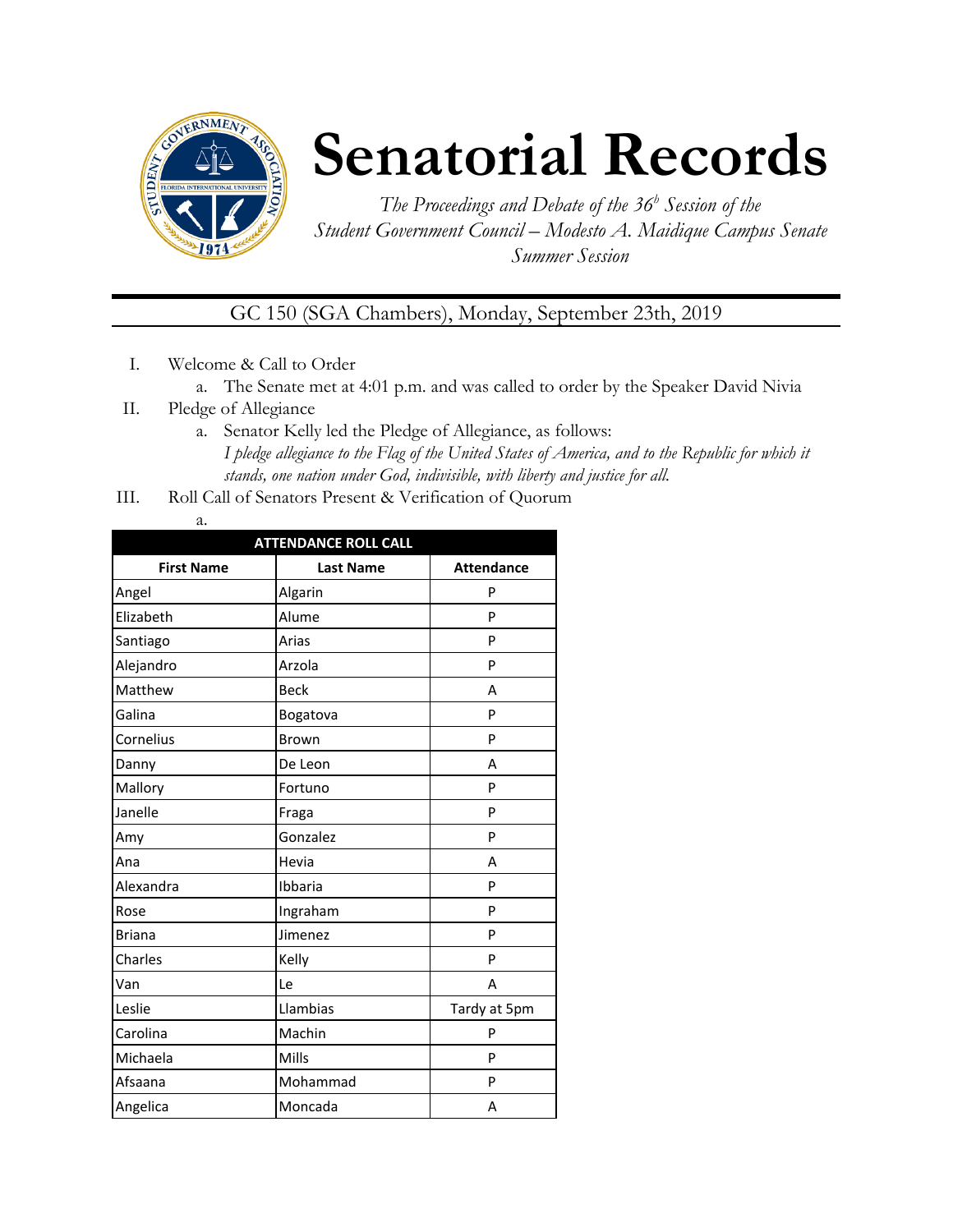| Cameron                 | Moody         | P                  |
|-------------------------|---------------|--------------------|
| Marko                   | Nikitovic     | Α                  |
| David                   | Nivia         | P                  |
| Karla                   | Perez         | P                  |
| Gabriella               | Ponce         | P                  |
| Zackrey                 | Powers        | P                  |
| Shahnwaz                | Rafi          | P                  |
| Maryam                  | Rafieifar     | A                  |
| Molly                   | Schantz       | P                  |
| Jonathan                | Soufia        | P                  |
| Elizabeth               | Vazquez       | A                  |
| Sophia                  | Viterri       | A                  |
| <b>VACANT</b>           | <b>VACANT</b> |                    |
| <b>VACANT</b>           | <b>VACANT</b> |                    |
| <b>VACANT</b>           | <b>VACANT</b> |                    |
| <b>VACANT</b>           | <b>VACANT</b> |                    |
| <b>SENATE SEATS</b>     | 38            |                    |
| <b>VACANT SEATS</b>     | 7             | <b>QUORUM</b>      |
| <b>SENATORS PRESENT</b> | 25            | <b>ESTABLISHED</b> |
| <b>AMT FOR QUORUM</b>   | 16            |                    |

b. The roll was called and Quorum was verified with 25 Senators present.

- IV. Approval of the Minutes from September 16th, 2019
	- a. Senator Algarin moves to approve the minutes from September 16th, 2019. Senator Arzola seconds. Motion passes.
- V. Adoption of the Agenda
	- a. Senator Algarin moves to add two invited speakers after SR3602 for a total of 5 minutes. Senator Ingraham seconds. Motion passes.

### VI. Invited Speakers

a.

### VII. Committee Reports

- a. Finance Committee
	- i. 2 requests for money.
		- 1. One was not an undergraduate student so they could not receive the funding.
		- 2. Meeting with the other for better understanding of request
	- ii. Meetings are at 5pm every Thursday.
	- iii. If you have any questions, please contact sga.financecom@gmail.com
- b. Rules, Legislation, and Judiciary Committee
	- i. Met on Sep. 19th
	- ii. Discussed and passed 1 bill and 1 resolution
		- 1. SB 3603 and SR 3602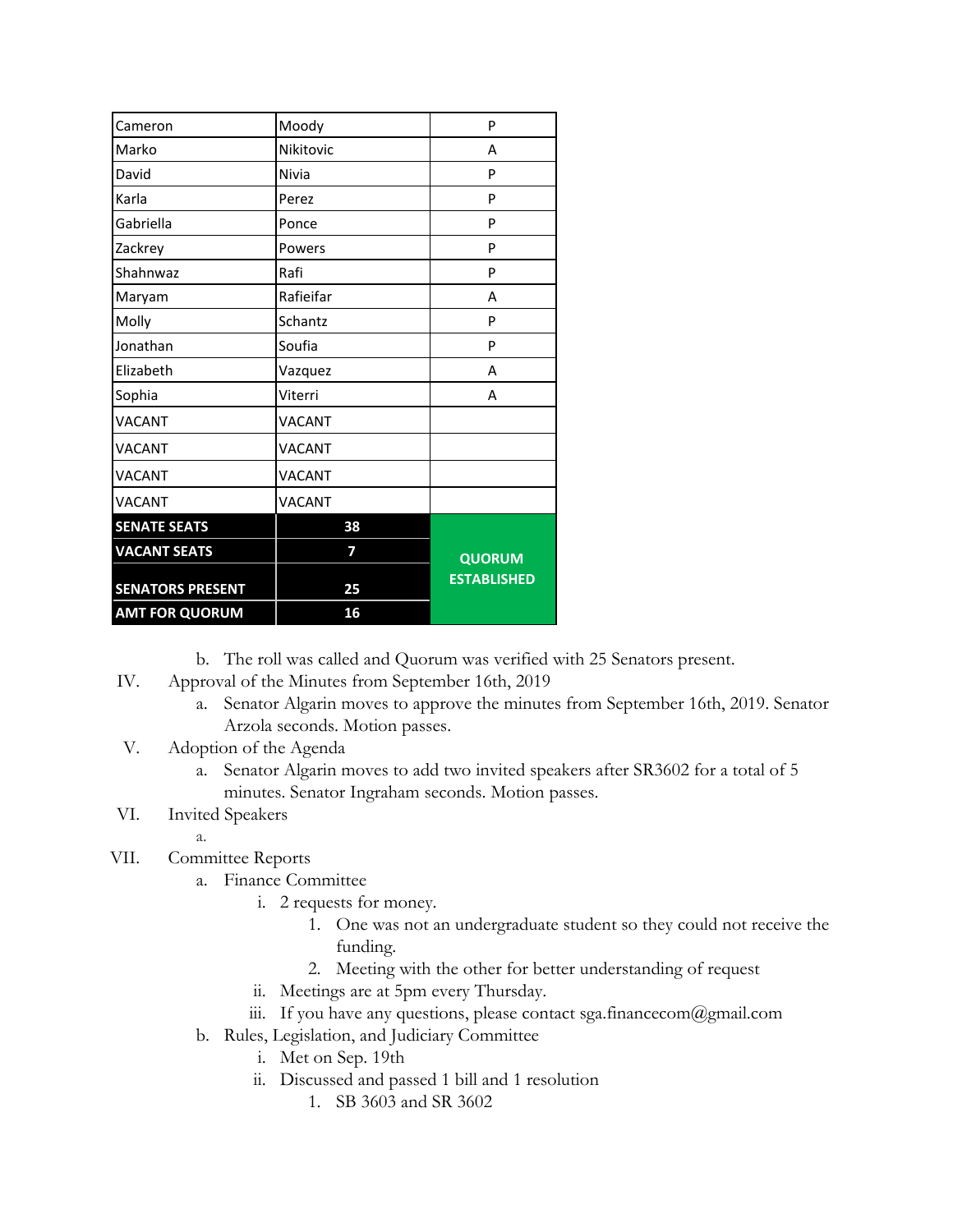- iii. If you have any questions, please contact sga.rljcommittee@gmail.com
- c. Operational Review Committee
	- i. Had our meeting today before Senate.
	- ii. If you have any questions, please contact fiusga.orc@gmail.com
- d. Internal Affairs Committee
	- i. Please continue to complete your office hours.
	- ii. If you have any questions, please contact sgainternal@fiu.edu
- e. Student Advocacy Committee
	- i. Email me to see what your availability is for November 18th
	- ii. If you have any events, email me and I will announce it on Senate.
	- iii. Let me know if you have an event where you want student involvement and we can help promote the event.
	- iv. If you have any questions, please contact sga.sacommittee@gmail.com
- f. Graduate and Professional Students Committee
	- i. In discussion on a pilot research funding for graduate students.
	- ii. Planning on our Grad Scholar event
	- iii. If you have any questions, please contact GPSC@fiu.edu
- VIII. Executive Board Reports
	- a. Speaker of the Senate
		- i. SGA Retreat information
			- 1. Senate Retreat on Sept. 28th
		- ii. Committee chairs are responsible for making sure your committees understand what Senators have to do after the email I sent.
		- iii. Senators: Add on the "Meet your SGA" PowerPoint your slide with the platform that you ran on and add your picture.
			- 1. [https://docs.google.com/presentation/d/10j1RlBlyYWllE1eHh7n1](https://docs.google.com/presentation/d/10j1RlBlyYWllE1eHh7n1WXtnD0fdXyhT/edit#slide=id.g33dc21de56_0_5) [WXtnD0fdXyhT/edit#slide=id.g33dc21de56\\_0\\_5](https://docs.google.com/presentation/d/10j1RlBlyYWllE1eHh7n1WXtnD0fdXyhT/edit#slide=id.g33dc21de56_0_5)
		- iv. Add committee meeting times on the SGA calendar
		- v. No Food in SGA Chambers. It was left dirty last time.
		- vi. For Senate Absences: <https://fiu.campuslabs.com/engage/submitter/form/start/205149>
		- vii. "I Love My Major" Event
		- viii. If you have any questions, please email sgaspeaker@fiu.edu
	- b. Speaker Pro Tempore
		- i. This morning we had the Bahamas Relief Breakfast. Thank you to all who went to the Breakfast.
		- ii. Oct. 21st BBC Congress Meeting
		- iii. If you have any questions, please email sgaprotemp@fiu.edu
	- c. President Rosell
		- i. If you have any questions, please email sgapres $@$ fiu.edu
	- d. Vice President Ojeda
		- i. Official time for SGA retreat at 10am
		- ii. Meeting with JP and Kayla do discuss about Recharge
		- iii. If you have any questions, please email sgavp $\omega$ fiu.edu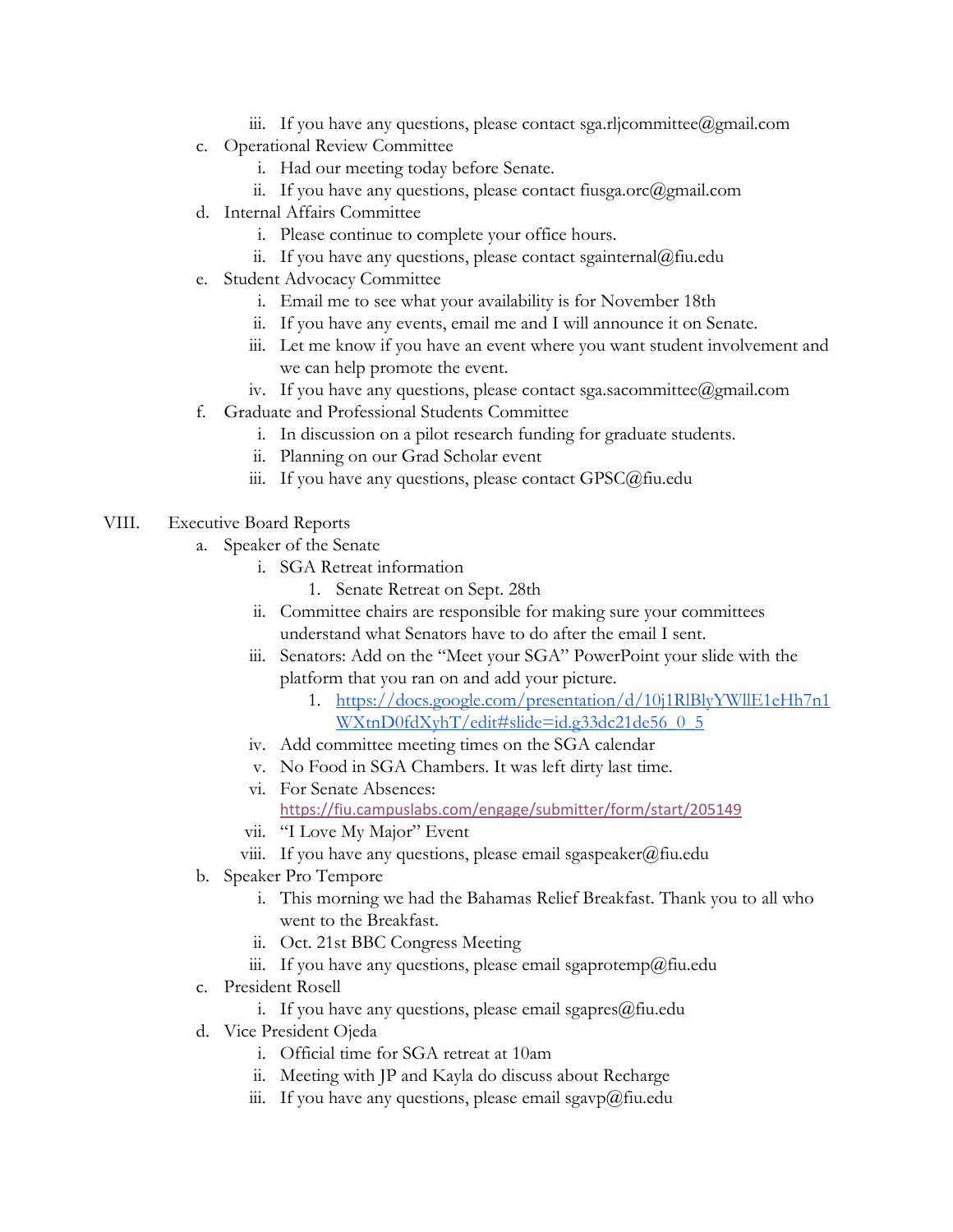- e. Comptroller
	- i. If you have any questions, please email sgacomptrol@fiu.edu
- f. Chief Justice
	- i. Working on the Judicial Powerpoint for the SGA Retreat
	- ii. Had another interview for the justice position
	- iii. If you have any questions, please email [sgajud@fiu.edu](mailto:sgajud@fiu.edu)
- IX. Special Orders
	- a. There were none.
- X. Vetoed Legislation
	- a. There were none.
- XI. Second Readings
	- a. There were none.
- XII. Unfinished Business
	- a. SB 3601- Virtual Attendance

1.

- i. Senator Algarin moves to make an amendment to change the wording from"joint" to "unanimous". Senator Ingraham seconds. Motion passes.
- ii. Senator Algarin moves to go into voting procedure. Senator Ingraham seconds. Motion passes.

| <b>VOTE ON</b>    |                  |                           |      |               |  |
|-------------------|------------------|---------------------------|------|---------------|--|
| <b>First Name</b> | <b>Last Name</b> | <b>Attendance</b>         | Vote | <b>REASON</b> |  |
| Angel             | Algarin          | ${\sf P}$                 | Υ    |               |  |
| Elizabeth         | Alume            | $\sf P$                   | Υ    |               |  |
| Santiago          | Arias            | ${\sf P}$                 | Υ    |               |  |
| Alejandro         | Arzola           | P                         | Υ    |               |  |
| Matthew           | <b>Beck</b>      | A                         |      |               |  |
| Galina            | Bogatova         | $\boldsymbol{\mathsf{P}}$ | Υ    |               |  |
| Cornelius         | Brown            | P                         | Υ    |               |  |
| Danny             | De Leon          | Α                         |      |               |  |
| Mallory           | Fortuno          | $\sf P$                   | Υ    |               |  |
| Janelle           | Fraga            | $\sf P$                   | Υ    |               |  |
| Amy               | Gonzalez         | ${\sf P}$                 | Υ    |               |  |
| Ana               | Hevia            | A                         |      |               |  |
| Alexandra         | Ibbaria          | $\sf P$                   | Υ    |               |  |
| Rose              | Ingraham         | P                         | Υ    |               |  |
| <b>Briana</b>     | Jimenez          | P                         | Υ    |               |  |
| Charles           | Kelly            | ${\sf P}$                 | Υ    |               |  |
| Van               | Le               | Α                         |      |               |  |
| Leslie            | Llambias         | $\boldsymbol{\mathsf{A}}$ |      |               |  |
| Carolina          | Machin           | ${\sf P}$                 | Υ    |               |  |
| Michaela          | Mills            | P                         | Υ    |               |  |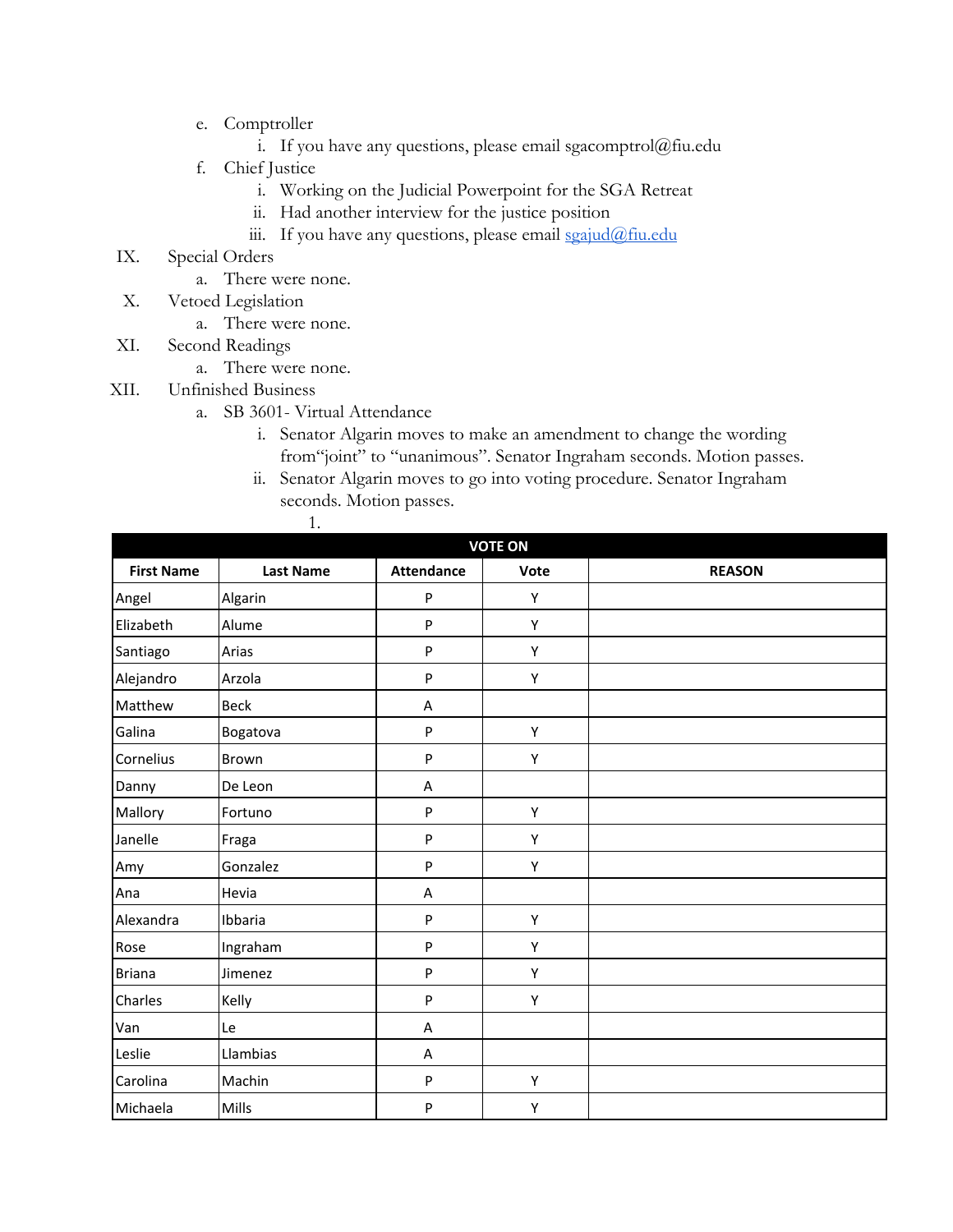| Afsaana                   | Mohammad      | P              | Υ            |                                     |
|---------------------------|---------------|----------------|--------------|-------------------------------------|
| Angelica                  | Moncada       | Α              |              |                                     |
| Cameron                   | Moody         | ${\sf P}$      | Υ            |                                     |
| Marko                     | Nikitovic     | Α              |              |                                     |
| David                     | Nivia         | $\mathsf{P}$   | Υ            |                                     |
| Karla                     | Perez         | ${\sf P}$      | Υ            |                                     |
| Gabriella                 | Ponce         | ${\sf P}$      | Υ            |                                     |
| Zackrey                   | Powers        | P              | A            | Not present during voting procedure |
| Shahnwaz                  | Rafi          | P              | Υ            |                                     |
| Maryam                    | Rafieifar     | Α              |              |                                     |
| Molly                     | Schantz       | P              | Υ            |                                     |
| Jonathan                  | Soufia        | P              | Υ            |                                     |
| Elizabeth                 | Vazquez       | Α              |              |                                     |
| Sophia                    | Viterri       | A              |              |                                     |
| <b>VACANT</b>             | <b>VACANT</b> |                |              |                                     |
| VACANT                    | VACANT        |                |              |                                     |
| <b>VACANT</b>             | <b>VACANT</b> |                |              |                                     |
| <b>VACANT</b>             | <b>VACANT</b> |                |              |                                     |
| <b>QUORUM ESTABLISHED</b> |               | YAY            | 23           |                                     |
|                           |               | <b>NAY</b>     | $\mathbf 0$  | <b>PASS</b>                         |
|                           |               | <b>ABSTAIN</b> | $\mathbf{1}$ |                                     |

2. Passed with 23-0-1

*Point of Personal Privilege for Senator Powers at 4:32pm; Returned at 4:35pm*

#### XIII. New Business

- a. SR 3602 NonDiscrimination Policy Spending
	- i. Rainbow Rights PAC Speakers
	- ii. Senator Ingraham moves to go into a 10 minute discussion period. Senator Arzola seconds. Motion passes.
	- iii. Senator Ingraham moves to extend the discussion period by 10 minutes. Senator Fraga seconds. Motion passes.
	- iv. Senator Brown moves to extend the discussion period by 2 minutes. Senator Arzola seconds. Motion passes.

*Point of Personal Privilege for Senator Perez* : *Dismissed at 4:45pm*

Senator Ingraham moves to go into a 5 minute recess. Senator Llambias seconds. Motion passes.

- b. SB 3602 GPSC Changes
	- i. Senator Algarin movse to make an amendment to add a sentence that reads "professional students in their last year are exempt from the M2/D3 requirement." Senator Mills seconds. Motion passes.
	- ii. Senator Ingraham moves to bypass second reading. Senator Brown seconds. Motion passes.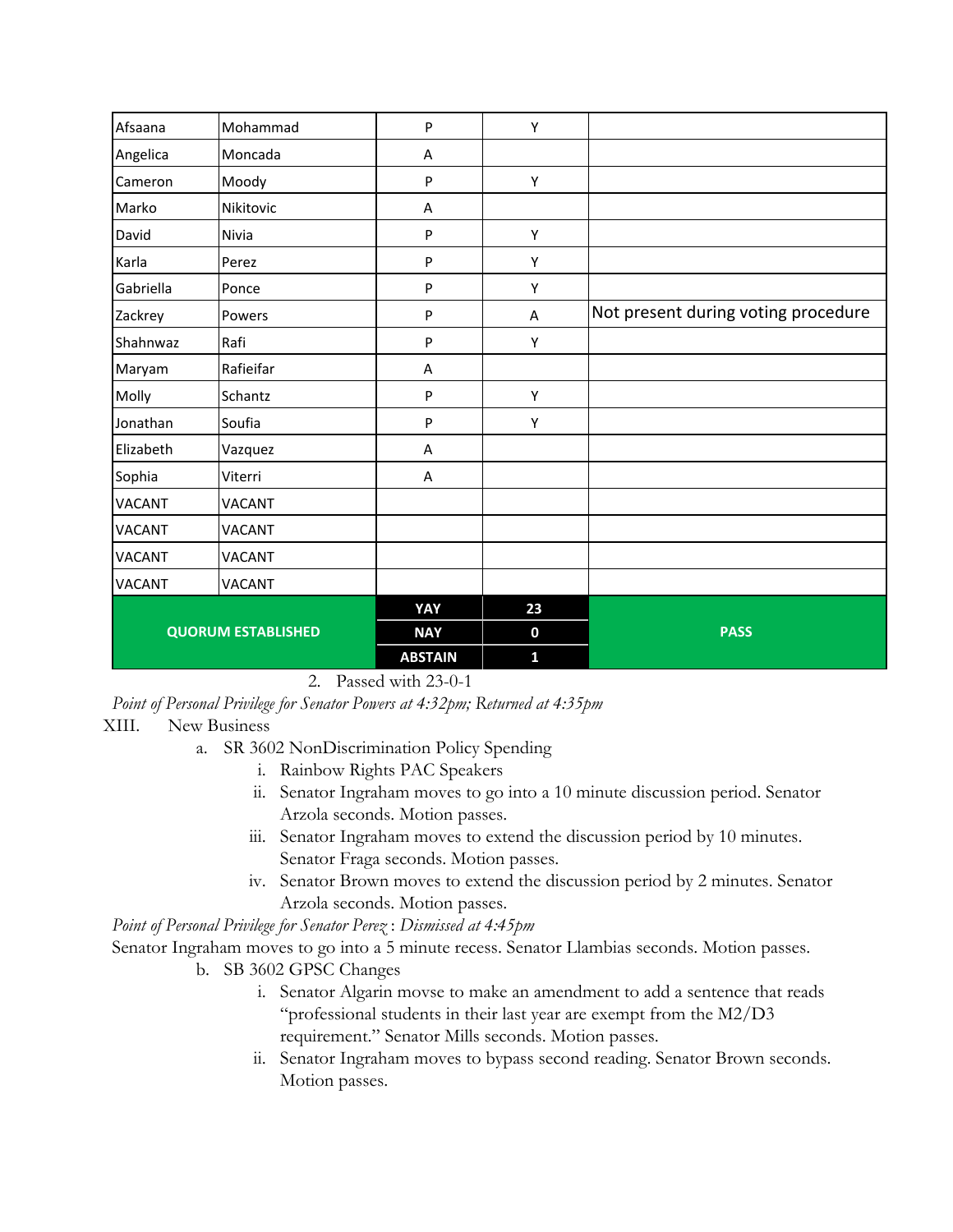## iii. Senator Ingraham moves to go into voting procedure. Senator Brown seconds. Motion passes. 1.

| <b>VOTE ON</b>    |                  |                   |      |               |
|-------------------|------------------|-------------------|------|---------------|
| <b>First Name</b> | <b>Last Name</b> | <b>Attendance</b> | Vote | <b>REASON</b> |
| Angel             | Algarin          | ${\sf P}$         | Υ    |               |
| Elizabeth         | Alume            | ${\sf P}$         | Υ    |               |
| Santiago          | Arias            | $\sf P$           | Υ    |               |
| Alejandro         | Arzola           | $\sf P$           | Υ    |               |
| Matthew           | <b>Beck</b>      | A                 |      |               |
| Galina            | Bogatova         | ${\sf P}$         | Υ    |               |
| Cornelius         | Brown            | $\sf P$           | Υ    |               |
| Danny             | De Leon          | A                 |      |               |
| Mallory           | Fortuno          | ${\sf P}$         | Υ    |               |
| Janelle           | Fraga            | ${\sf P}$         | Υ    |               |
| Amy               | Gonzalez         | $\sf P$           | Υ    |               |
| Ana               | Hevia            | A                 |      |               |
| Alexandra         | Ibbaria          | ${\sf P}$         | Υ    |               |
| Rose              | Ingraham         | ${\sf P}$         | Υ    |               |
| <b>Briana</b>     | Jimenez          | ${\sf P}$         | Υ    |               |
| Charles           | Kelly            | $\sf P$           | Υ    |               |
| Van               | Le               | A                 |      |               |
| Leslie            | Llambias         | ${\sf P}$         | Υ    |               |
| Carolina          | Machin           | ${\sf P}$         | Υ    |               |
| Michaela          | Mills            | $\sf P$           | Υ    |               |
| Afsaana           | Mohammad         | ${\sf P}$         | Υ    |               |
| Angelica          | Moncada          | A                 |      |               |
| Cameron           | Moody            | ${\sf P}$         | Υ    |               |
| Marko             | Nikitovic        | A                 |      |               |
| David             | Nivia            | ${\sf P}$         | Υ    |               |
| Karla             | Perez            | $\sf A$           |      |               |
| Gabriella         | Ponce            | ${\sf P}$         | Υ    |               |
| Zackrey           | Powers           | ${\sf P}$         | Υ    |               |
| Shahnwaz          | Rafi             | ${\sf P}$         | Υ    |               |
| Maryam            | Rafieifar        | A                 |      |               |
| Molly             | Schantz          | ${\sf P}$         | Υ    |               |
| Jonathan          | Soufia           | $\sf P$           | Υ    |               |
| Elizabeth         | Vazquez          | A                 |      |               |